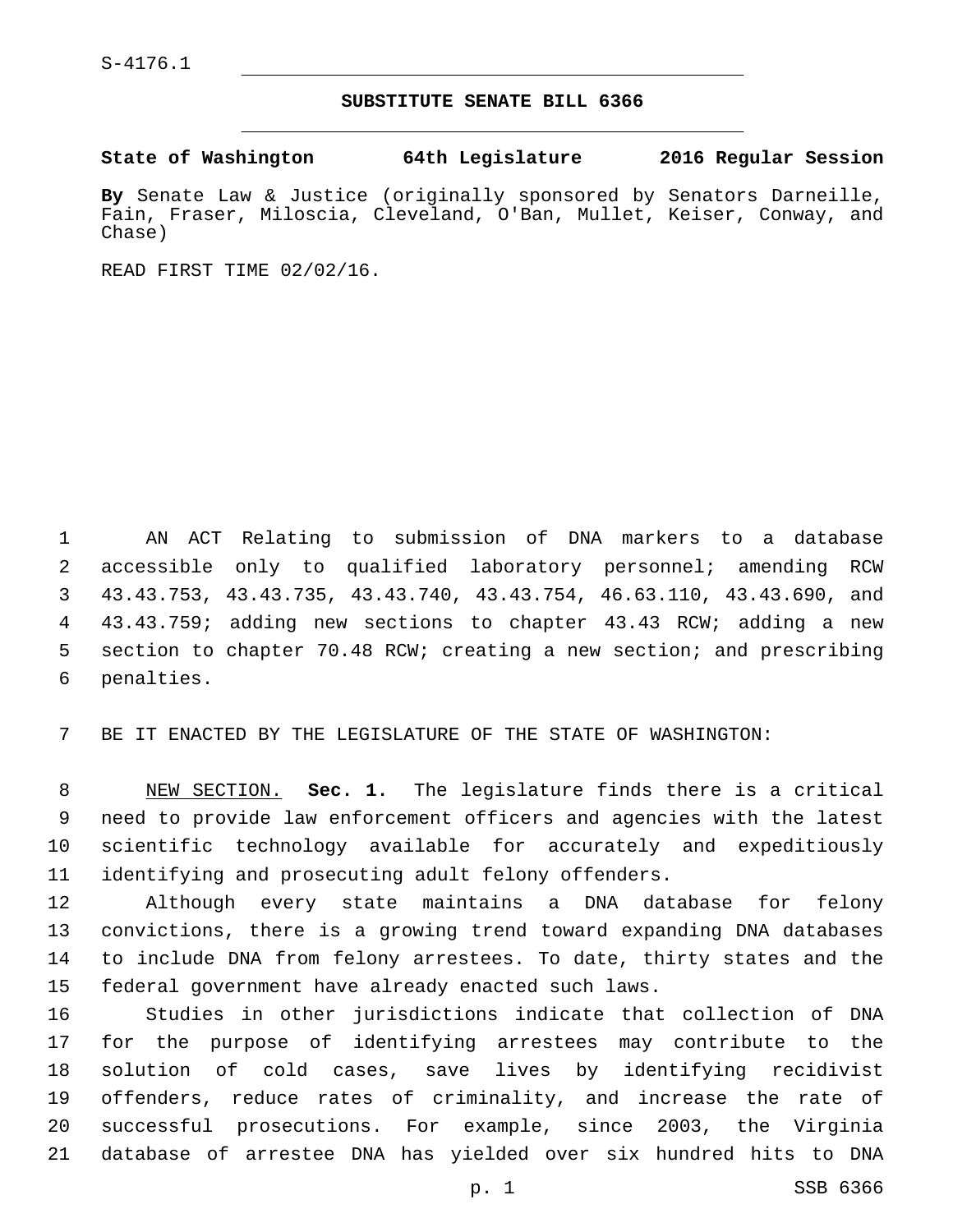collected from crime scenes, ninety-nine of which were associated 2 with sexual assault cases.

 The legislature further finds that collecting DNA from arrestees for crimes against persons as defined in RCW 9.94A.411 or residential burglary is cost-effective. Early identification of offenders reduces costs by focusing investigations and eliminating suspects. It may also prevent costs associated with recidivist offenders. In a study sponsored by the United States department of justice, the city of Denver found that DNA testing of arrestees reduced police expenses and prevented property loss, resulting in a ninety dollar return on investment for every dollar spent on forensic DNA.

 Further, DNA samples are collected, analyzed, and stored in a way that only minimally impacts privacy concerns. The sample, typically collected via oral swab, is analyzed only with regard to forensic loci, a small percentage of an individual's genetic code, which allows identification but does not reveal genetic information, other than gender. Arrestee samples will not be analyzed unless a probable cause determination has been made. Once analyzed, the profile is stored without any personally identifying information, only a sample number and agency identifiers. The DNA profile and sample is accessible only to qualified laboratory personnel. If a hit is made between a stored sample and the forensic profile developed from a crime scene, the laboratory will notify the submitting law enforcement agency, which follows certain procedures to confirm the hit. Innocent individuals are further protected through expungement procedures, which provide for automatic destruction of the sample if the individual is not charged with a qualifying offense or is found 28 not guilty or acquitted.

 The legislature therefore finds that collecting DNA from adults arrested for a crime against persons as defined in RCW 9.94A.411 or residential burglary is a necessary and minimally intrusive way to identify arrestees in order to solve cold cases, prevent recidivist acts, and lower the cost of criminal investigations.

 **Sec. 2.** RCW 43.43.753 and 2008 c 97 s 1 are each amended to read as follows:35

 The legislature finds that recent developments in molecular biology and genetics have important applications for forensic science. It has been scientifically established that there is a unique pattern to the chemical structure of the deoxyribonucleic acid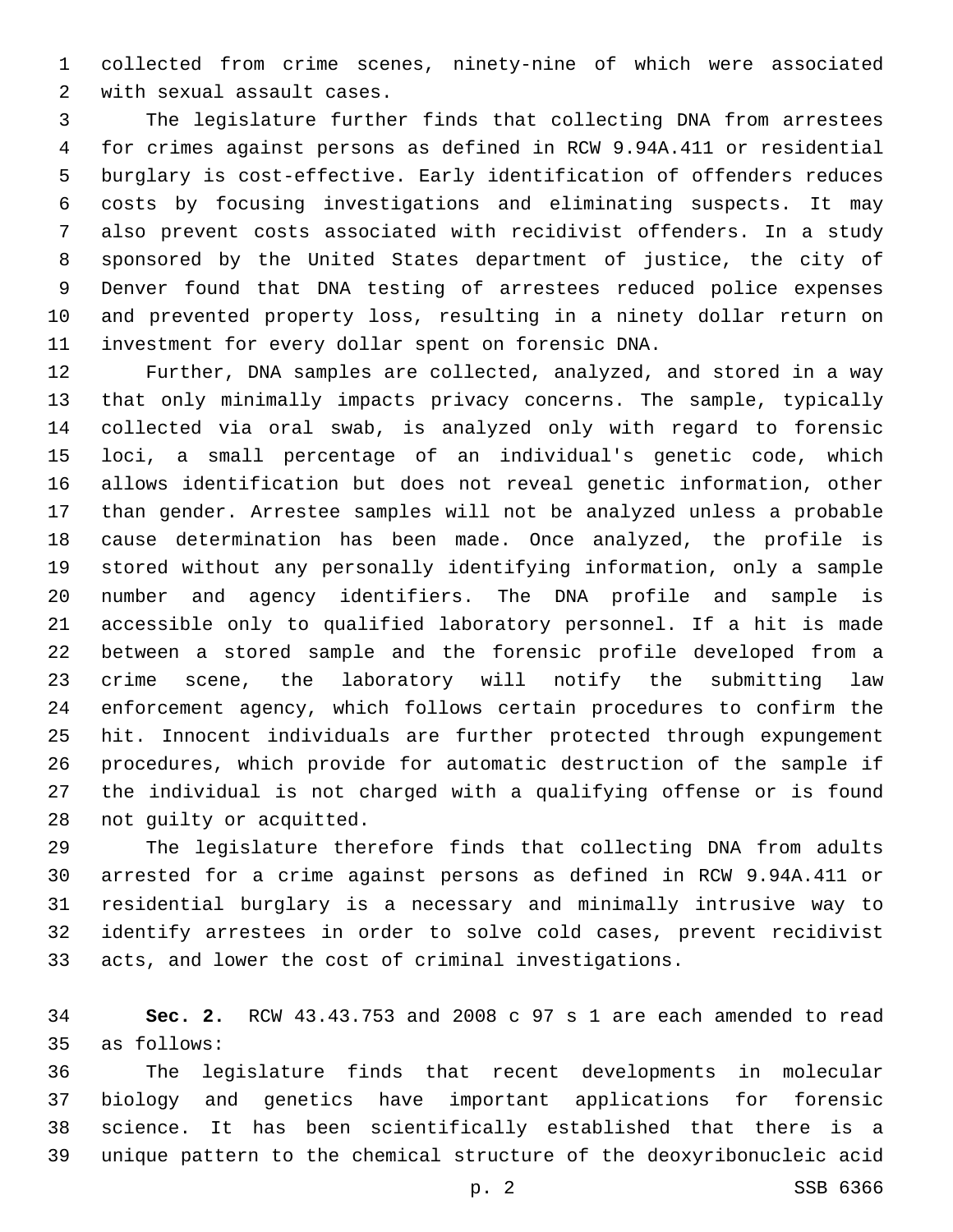(DNA) contained in each cell of the human body. The process for identifying this pattern is called "DNA identification."

 The legislature further finds that DNA databases are important tools in criminal investigations, in the exclusion of individuals who are the subject of investigations or prosecutions, and in detecting recidivist acts. It is the policy of this state to assist federal, state, and local criminal justice and law enforcement agencies in both the identification and detection of individuals in criminal investigations and the identification and location of missing and unidentified persons. Therefore, it is in the best interest of the 11 state to establish a DNA database ((and DNA data bank)) containing DNA samples submitted by persons convicted of felony offenses and 13 other crimes ((as specified in RCW 43.43.754)), as well as by adults charged with a crime against persons as defined in RCW 9.94A.411 or residential burglary. DNA samples necessary for the identification of missing persons and unidentified human remains shall also be included 17 in the DNA database.

 The legislature further finds that the DNA identification system used by the federal bureau of investigation and the Washington state patrol has no ability to predict genetic disease or predisposal to illness. Nonetheless, the legislature intends that biological samples collected under RCW 43.43.735 and 43.43.754, and DNA identification data obtained from the samples, be used only for purposes related to criminal investigation, identification of human remains or missing persons, or improving the operation of the system authorized under 26 RCW  $\underline{43.43.735}$  and  $43.43.752$  through (( $\underline{43.43.758}$ ))  $\underline{43.43.759}$  and 27 section 6 of this act.

 The legislature further finds that the DNA collection, testing, and storage process is minimally invasive to privacy based on the following features:

 (1) Biological samples for DNA testing are routinely collected by an oral swab as part of the legitimate police identification procedure;

 (2) A DNA profile is stored in a database accessible only to qualified laboratory personnel and does not appear in an individual's criminal history record;

 (3) Entries in the DNA database contain only DNA markers necessary to human identification, which are a small part of a 39 person's total genetic information; and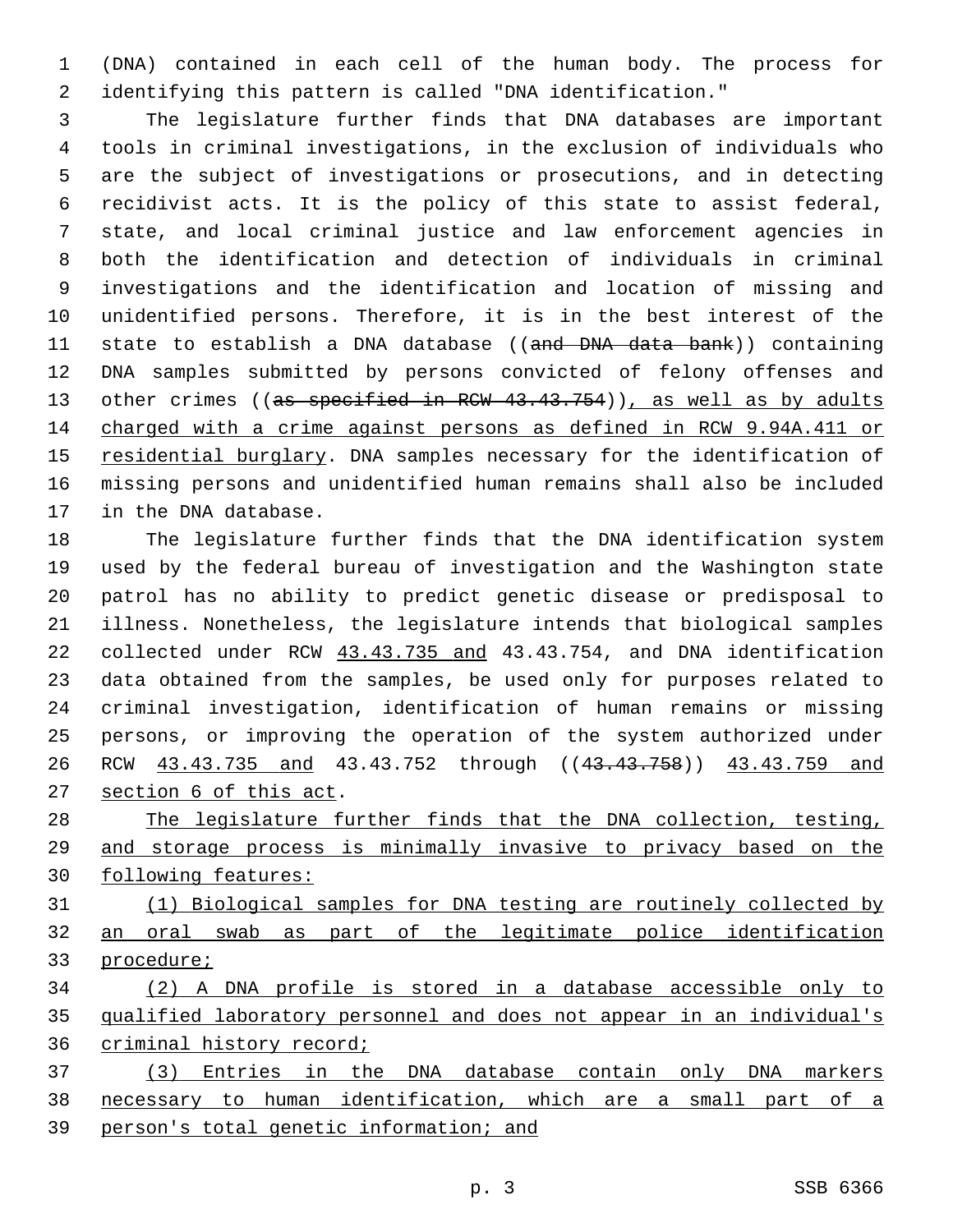(4) Personally identifying information does not appear in the DNA database.

 **Sec. 3.** RCW 43.43.735 and 2009 c 549 s 5130 are each amended to 4 read as follows:

 (1) It shall be the duty of the sheriff or director of public safety of every county, and the chief of police of every city or town, and of every chief officer of other law enforcement agencies duly operating within this state, to cause the photographing and fingerprinting of all adults and juveniles lawfully arrested for the commission of any criminal offense constituting a felony or gross misdemeanor. (a) When such juveniles are brought directly to a juvenile detention facility, the juvenile court administrator is also authorized, but not required, to cause the photographing, fingerprinting, and record transmittal to the appropriate law enforcement agency; and (b) a further exception may be made when the arrest is for a violation punishable as a gross misdemeanor and the 17 arrested person is not taken into custody.

 (2) It shall be the right, but not the duty, of the sheriff or director of public safety of every county, and the chief of police of every city or town, and every chief officer of other law enforcement agencies operating within this state to photograph and record the 22 fingerprints of all adults lawfully arrested.

 (3) Such sheriffs, directors of public safety, chiefs of police, and other chief law enforcement officers, may record, in addition to photographs and fingerprints, the palmprints, soleprints, toeprints, or any other identification data of all persons whose photograph and fingerprints are required or allowed to be taken under this section when in the discretion of such law enforcement officers it is necessary for proper identification of the arrested person or the investigation of the crime with which he or she is charged.

 (4)(a) Beginning July 1, 2018, it shall be the duty of the sheriff or director of public safety of every county, and the chief of police of every city or town, and of every chief officer of other law enforcement agencies duly operating within this state, to cause the collection of biological samples for DNA identification analysis from all adults lawfully arrested for the commission of a crime against persons as defined in RCW 9.94A.411 or residential burglary. (b) From January 1, 2018, through June 30, 2018, it shall be the

right, but not the duty, of the sheriff or director of public safety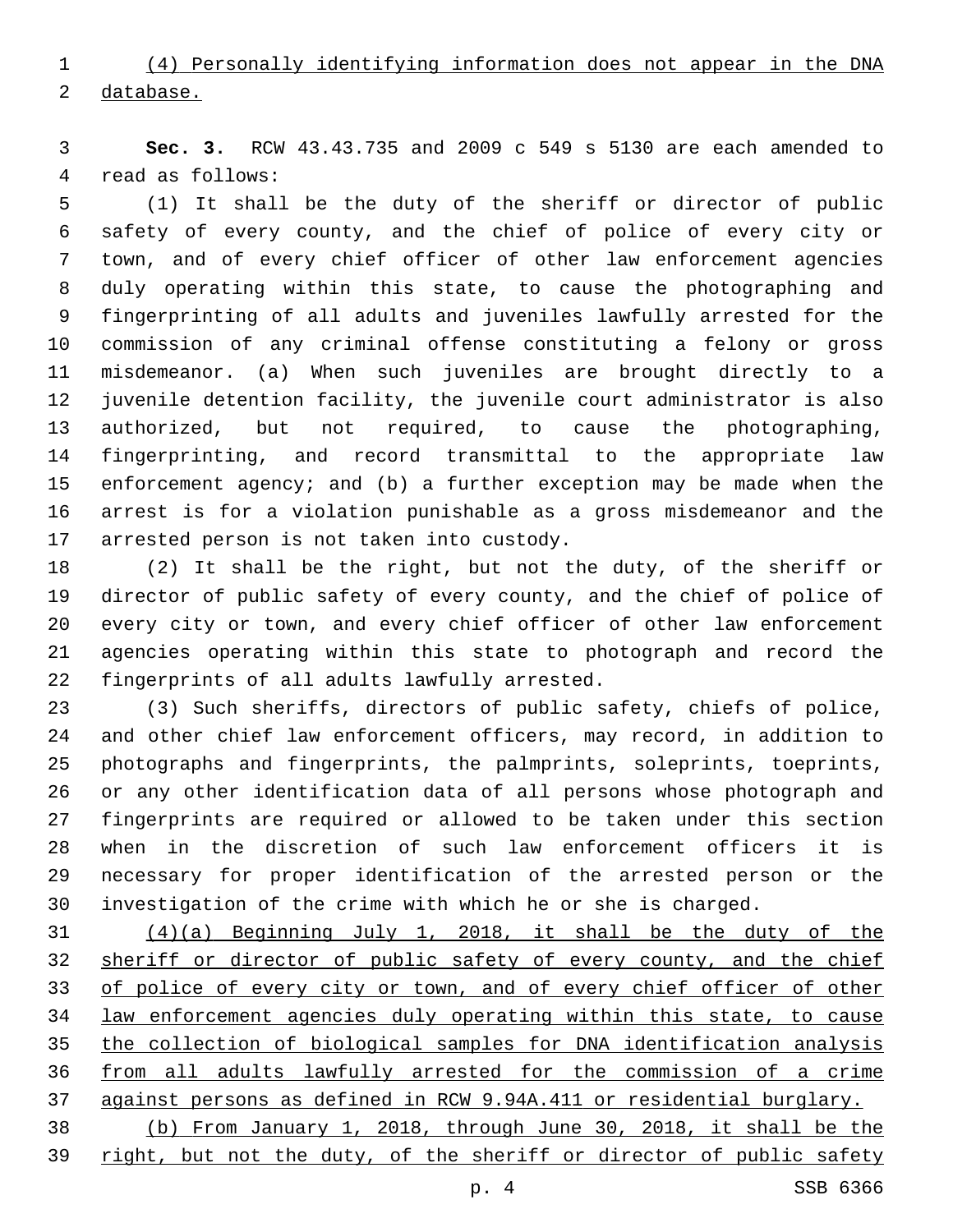1 of every county, and the chief of police of every city or town, and every chief officer of other law enforcement agencies operating within this state, to cause the collection of biological samples for 4 DNA identification analysis from all adults lawfully arrested for the commission of a crime against persons as defined in RCW 9.94A.411 or 6 residential burglary. (c) Biological samples collected under this subsection shall be: (i) Collected using the same technique as biological samples 9 collected under RCW 43.43.754; and 10 (ii) Forwarded to the forensic laboratory services bureau of the Washington state patrol following arraignment for a qualifying offense.

 (d) The forensic laboratory services bureau shall provide kits 14 and instructions necessary for the collection of biological samples required by this section.

 **Sec. 4.** RCW 43.43.740 and 2006 c 294 s 7 are each amended to 17 read as follows:

 (1) It shall be the duty of the sheriff or director of public safety of every county, and the chief of police of every city or town, and of every chief officer of other law enforcement agencies duly operating within this state to furnish within seventy-two hours from the time of arrest to the section the required sets of fingerprints together with other identifying data as may be prescribed by the chief, of any person lawfully arrested, fingerprinted, and photographed pursuant to RCW 43.43.735.

 (2) Law enforcement agencies may retain and file copies of the fingerprints, photographs, and other identifying data and information obtained pursuant to RCW 43.43.735, except biological samples. Said records shall remain in the possession of the law enforcement agency as part of the identification record and are not returnable to the 31 subjects thereof.

 **Sec. 5.** RCW 43.43.754 and 2015 c 261 s 10 are each amended to 33 read as follows:

 (1) A biological sample must be collected for purposes of DNA 35 identification analysis from:

 (a) Every adult or juvenile individual convicted of a felony, or any of the following crimes (or equivalent juvenile offenses):

p. 5 SSB 6366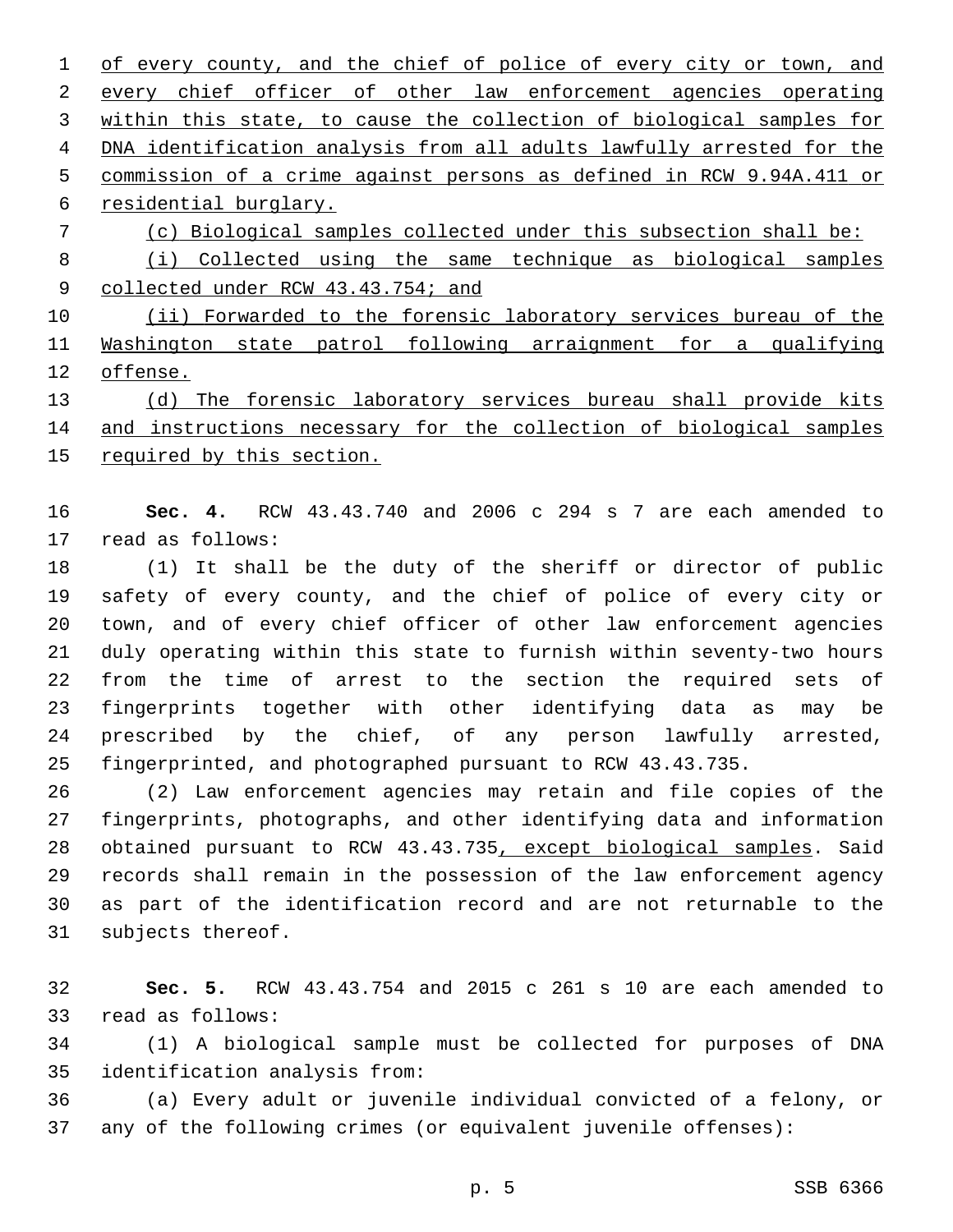Assault in the fourth degree with sexual motivation (RCW 9A.36.041, 9.94A.835)2 Communication with a minor for immoral purposes (RCW 9.68A.090) Custodial sexual misconduct in the second degree (RCW 9A.44.170) Failure to register (RCW 9A.44.130 for persons convicted on or before June 10, 2010, and RCW 9A.44.132 for persons convicted after 7 June 10, 2010) 8 Harassment (RCW 9A.46.020) 9 Patronizing a prostitute (RCW 9A.88.110) Sexual misconduct with a minor in the second degree (RCW 11 9A.44.096) 12 Stalking (RCW 9A.46.110) Violation of a sexual assault protection order granted under chapter 7.90 RCW; ((and)) (b) Every adult or juvenile individual who is required to 16 register under RCW 9A.44.130; and (c) Every adult lawfully arrested and booked into jail for a crime against persons as defined in RCW 9.94A.411 or residential 19 burglary. (2) If the Washington state patrol crime laboratory already has a DNA sample from an individual for a qualifying offense, a subsequent 22 submission is not required to be submitted. (3) Biological samples shall be collected in the following 24 manner: (a) For persons convicted of any offense listed in subsection (1)(a) of this section or adjudicated guilty of an equivalent juvenile offense who do not serve a term of confinement in a department of corrections facility, and do serve a term of confinement in a city or county jail facility, the city or county shall be responsible for obtaining the biological samples at the time 31 of transfer to the facility. (b) The local police department or sheriff's office shall be responsible for obtaining the biological samples for: (i) Persons convicted of any offense listed in subsection (1)(a) of this section or adjudicated guilty of an equivalent juvenile offense who do not serve a term of confinement in a department of corrections facility, and do not serve a term of confinement in a 38 city or county jail facility; and (ii) Persons who are required to register under RCW 9A.44.130.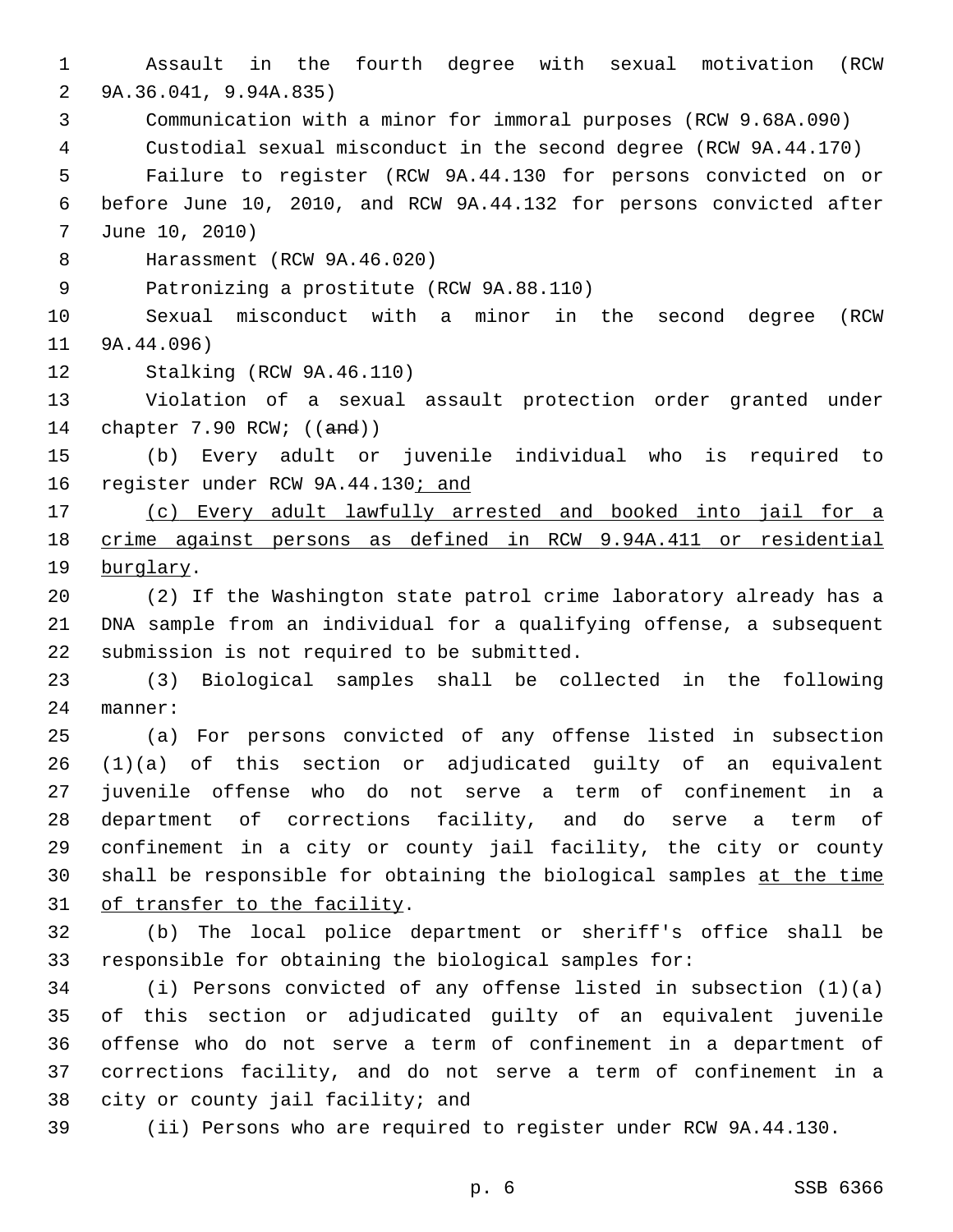(c) For persons convicted of any offense listed in subsection (1)(a) of this section or adjudicated guilty of an equivalent juvenile offense, who are serving or who are to serve a term of confinement in a department of corrections facility or a department of social and health services facility, the facility holding the person shall be responsible for obtaining the biological samples at the time of transfer to the facility. For those persons incarcerated before June 12, 2008, who have not yet had a biological sample collected, priority shall be given to those persons who will be 10 released the soonest.

11 (d)(i) For adults lawfully arrested and booked into jail for a crime against persons as defined in RCW 9.94A.411 or residential 13 burglary, the city or county jail shall obtain a biological sample prior to the person's release. The jail shall provide the person with notice of the rights to expungement and destruction as required by section 6 of this act.

 (ii) The biological sample shall be retained by the city or county jail until the arrestee is arraigned for a qualifying offense. If the arrestee is not arraigned for a qualifying offense within one year of arrest, the envelope and biological sample must be destroyed within sixty days by the city or county jail and notice must be provided to the person and defense counsel, if known. Following the arraignment, the sample must be submitted to the forensic laboratory services bureau in a sealed envelope.

 (4) Any biological sample taken pursuant to RCW 43.43.735 and 26 43.43.752 through ((43.43.758)) 43.43.759 may be retained by the 27 forensic laboratory services bureau $((\frac{1}{\epsilon} - \text{and}))$ . Biological samples entered and retained in the laboratory system shall be analyzed by the forensic laboratory services bureau unless a complete DNA profile for the person has previously been entered in the DNA database.

 (5) Any biological sample taken pursuant to RCW 43.43.735 and 43.43.752 through 43.43.759 and section 6 of this act shall be used solely for the purpose of providing DNA or other tests for identification analysis and prosecution of a criminal offense or for the identification of human remains or missing persons. Nothing in this section prohibits the submission of results derived from the biological samples to the federal bureau of investigation combined 38 DNA index system.

39  $((+5+))$  (6) The forensic laboratory services bureau of the Washington state patrol is responsible for testing performed on all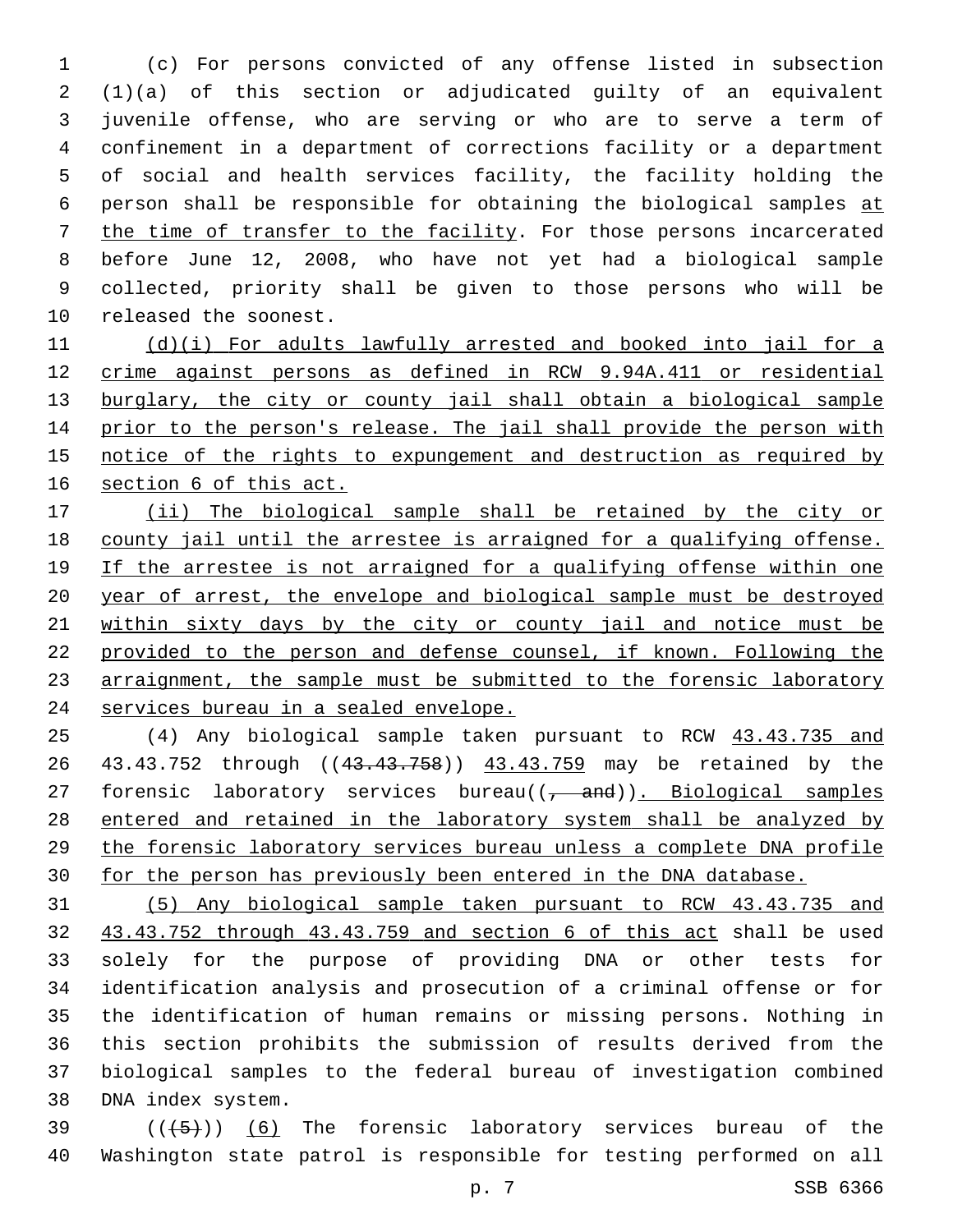biological samples that are collected under subsection (1) of this section, to the extent allowed by funding available for this purpose((. The director shall give priority to testing on samples collected from those adults or juveniles convicted of a felony or adjudicated guilty of an equivalent juvenile offense that is defined as a sex offense or a violent offense in RCW 9.94A.030)), except as described in subsection (3)(d)(ii) of this section. Known duplicate samples may be excluded from testing unless testing is deemed 9 necessary or advisable by the director.  $((+6))$   $(7)$  This section applies to:

 (a) All adults and juveniles to whom this section applied prior 12 to June 12, 2008;

 (b) All adults and juveniles to whom this section did not apply 14 prior to June 12, 2008, who:

 (i) Are convicted on or after June 12, 2008, of an offense listed 16 in subsection  $(1)(a)$  of this section; or

 (ii) Were convicted prior to June 12, 2008, of an offense listed in subsection (1)(a) of this section and are still incarcerated on or 19 after June 12, 2008; ((and))

 (c) All adults and juveniles who are required to register under RCW ((9A.44.130)) 9A.44.132 on or after June 12, 2008, whether convicted before, on, or after June 12, 2008; and

 (d) All adults lawfully arrested and booked into jail for a crime against persons as defined in RCW 9.94A.411 or residential burglary, 25 on or after January 1, 2018.

 $((+7+))$  (8)(a) Except as provided in (b) of this subsection, this section creates no rights in a third person. No cause of action may be brought based upon the noncollection or nonanalysis or the delayed collection or analysis of a biological sample authorized to be taken under RCW 43.43.735 or 43.43.752 through ((43.43.758)) 43.43.759.

 (b)(i) If the city or county jail negligently or willfully fails 32 to destroy a biological sample as required by subsection  $(3)(d)(ii)$  of this section, the person from whom the jail facility obtained the sample may bring an action against the city or county for actual damages and reasonable attorneys' fees and costs.

 (ii) If the forensic laboratory services bureau negligently or willfully fails to destroy a biological sample as required by section 6 of this act, the person from whom the jail facility obtained the sample may bring an action against the state for actual damages and reasonable attorneys' fees and costs.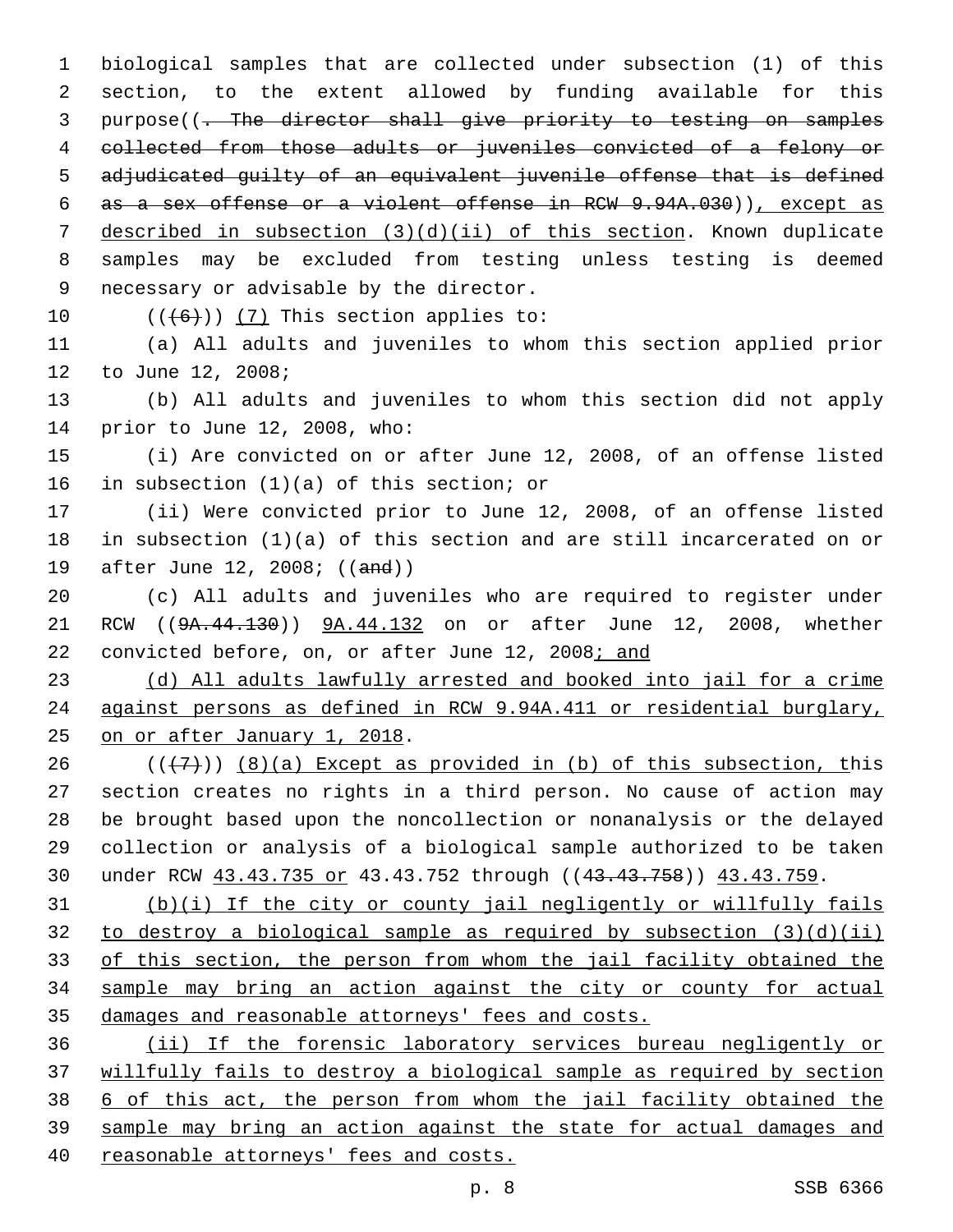1 (( $(8)$ )) (9) The detention, arrest, or conviction of a person based upon a database match or database information is not invalidated if it is determined that the sample was obtained or 4 placed in the database by mistake, if the sample is subject to 5 expungement pursuant to this chapter, or if the conviction or juvenile adjudication that resulted in the collection of the biological sample was subsequently vacated or otherwise altered in any future proceeding including but not limited to posttrial or postfact-finding motions, appeals, or collateral attacks.

 $((+9+))$   $(10)$  A person commits the crime of refusal to provide DNA if the person has a duty to register under RCW 9A.44.130 and the person willfully refuses to comply with a legal request for a DNA sample as required under this section. The refusal to provide DNA is 14 a gross misdemeanor.

 NEW SECTION. **Sec. 6.** A new section is added to chapter 43.43 16 RCW to read as follows:

 (1) A person's sample and DNA records from the identification system must be expunged by the city or county jail automatically within sixty days if the person is not charged with an offense requiring collection of a biological sample under RCW 43.43.735 21 within one year of arrest.

 (2) A person's sample and DNA records from the identification system must be expunged by the forensic laboratory if the person has been found not guilty, if the court dismisses the case with prejudice, or the person has been acquitted of an offense requiring collection of a biological sample under RCW 43.43.735.

 NEW SECTION. **Sec. 7.** A new section is added to chapter 43.43 28 RCW to read as follows:

 (1) A person may request expungement of the person's sample and DNA records from the DNA identification system if the underlying conviction or adjudication requiring collection of a biological sample under RCW 43.43.754 has been reversed and the case dismissed.

 (2) To request expungement, the person must submit the following documents to the forensic laboratory services bureau:

 (a) A written request for expungement, including the applicant's 36 written name and address; and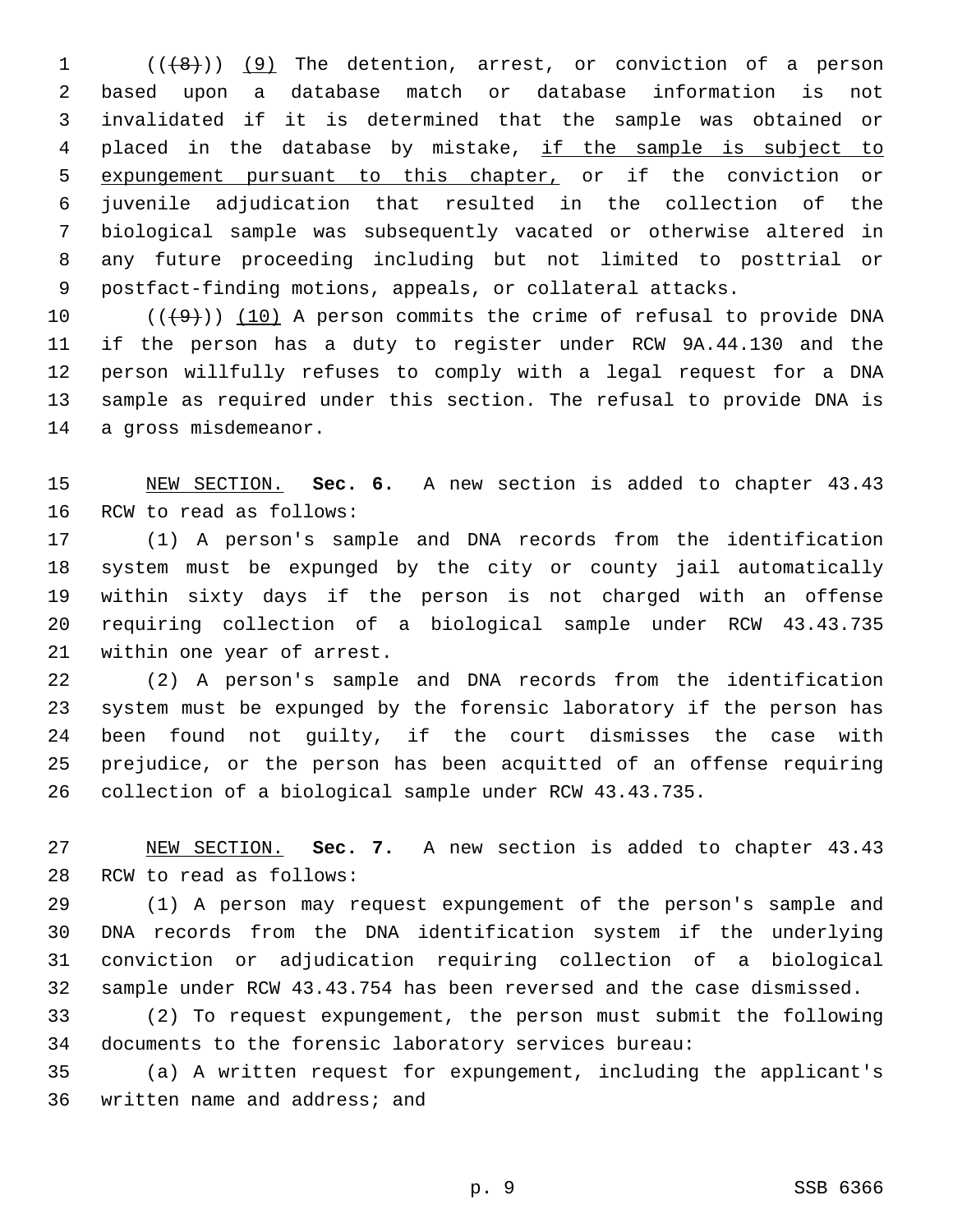(b) A certified copy of a final court order reversing the conviction that required collection of a biological sample under RCW 43.43.754.3

 (3)(a) Once the forensic laboratory services bureau has received the documents required by subsection (2) of this section and determined that the applicant qualifies for expungement, the forensic laboratory services bureau shall expunge the person's sample and DNA 8 records from the DNA identification system.

 (b) The forensic laboratory services bureau may not expunge a person's sample and DNA records from the DNA identification system if the person has a prior conviction or a pending charge for which collection of a sample is authorized under RCW 43.43.735 or 13 43.43.754.

 (4) The forensic laboratory services bureau shall provide information regarding the rights to expungement and destruction on the Washington state patrol's official web site. The information must 17 include procedures for requesting expungement.

 NEW SECTION. **Sec. 8.** A new section is added to chapter 70.48 19 RCW to read as follows:

 (1) The jail administrator or his or her designee or chief law enforcement executive or his or her designee shall provide notice of the requirements of RCW 43.43.735, 43.43.740, 43.43.754, and sections 6 and 7 of this act to jail staff who perform booking procedures and 24 other staff as appropriate.

 (2) Jail staff shall provide a notice of the rights to expungement and destruction to all adults arrested for a crime against persons as defined in RCW 9.94A.411 or residential burglary, at the time a biological sample for DNA testing is taken. The notice 29 must be in substantially the following form:

 "Washington law requires the collection of a biological sample for DNA testing from all adults arrested for a crime against persons as defined in RCW 9.94A.411 or residential burglary. If you are charged with and arraigned for a qualifying offense, the sample will be sent to the forensic laboratory services bureau to be analyzed for inclusion in the DNA database. The city or county jail will automatically destroy your DNA sample if: (1) You are not charged with a qualifying offense within one year of your arrest; or (2) you 38 are not arraigned.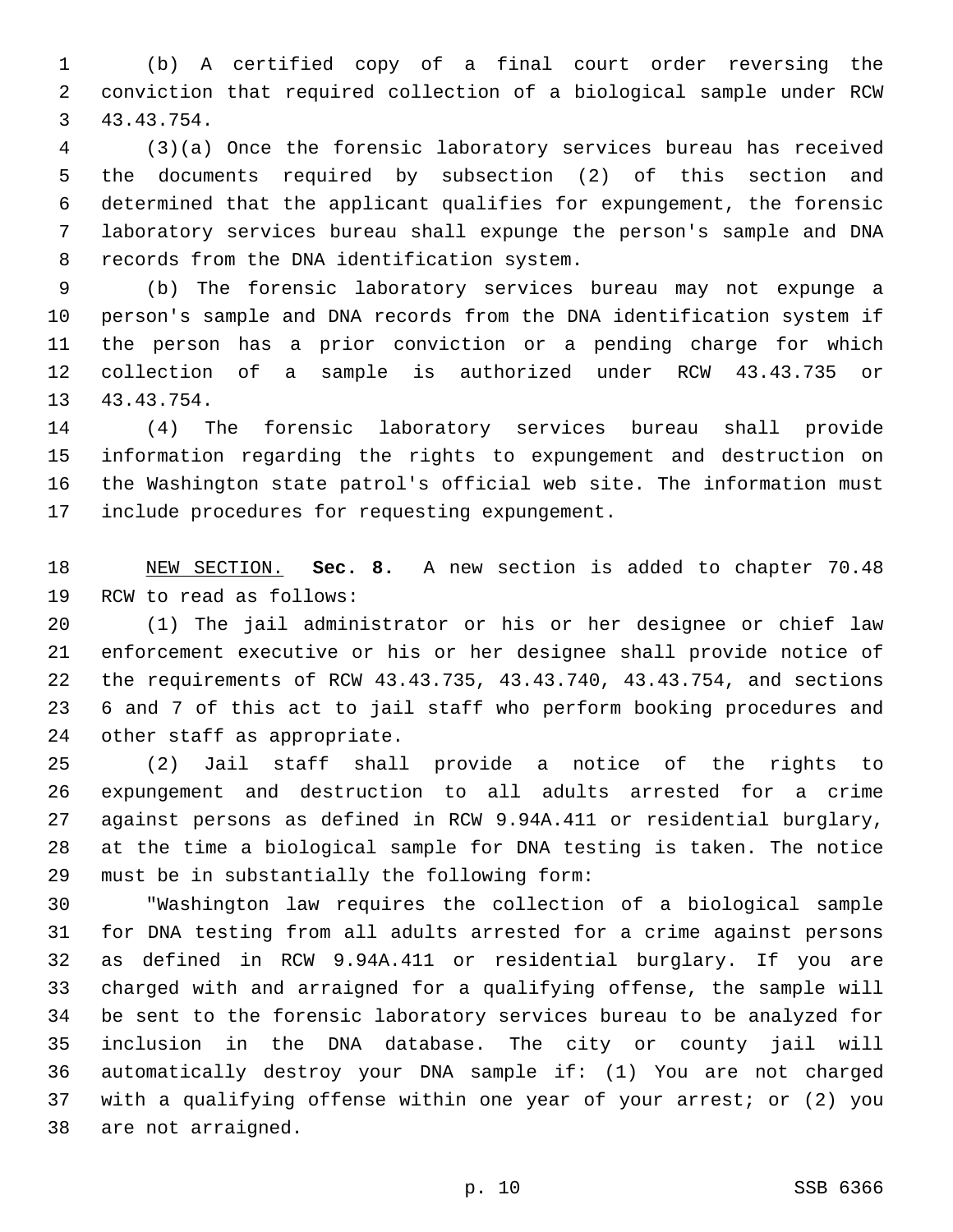YOU HAVE A RIGHT TO REQUEST EXPUNGEMENT OF YOUR DNA SAMPLE AND RECORDS IF YOUR CONVICTION IS REVERSED AND THE CASE DISMISSED. YOU ALSO HAVE A RIGHT TO BRING SUIT IF THE LABORATORY FAILS TO DESTROY YOUR BIOLOGICAL SAMPLE, AS REQUIRED BY RCW 43.43.754.

 For more information regarding your rights to expungement and destruction, see RCW 43.43.754 and sections 6 and 7 of this act."

 **Sec. 9.** RCW 46.63.110 and 2012 c 82 s 1 are each amended to read 8 as follows:

 (1) A person found to have committed a traffic infraction shall be assessed a monetary penalty. No penalty may exceed two hundred and fifty dollars for each offense unless authorized by this chapter or 12 title.

 (2) The monetary penalty for a violation of (a) RCW 46.55.105(2) is two hundred fifty dollars for each offense; (b) RCW 46.61.210(1) is five hundred dollars for each offense. No penalty assessed under 16 this subsection  $(2)$  may be reduced.

 (3) The supreme court shall prescribe by rule a schedule of monetary penalties for designated traffic infractions. This rule shall also specify the conditions under which local courts may exercise discretion in assessing fines and penalties for traffic infractions. The legislature respectfully requests the supreme court to adjust this schedule every two years for inflation.

 (4) There shall be a penalty of twenty-five dollars for failure to respond to a notice of traffic infraction except where the infraction relates to parking as defined by local law, ordinance, regulation, or resolution or failure to pay a monetary penalty imposed pursuant to this chapter. A local legislative body may set a monetary penalty not to exceed twenty-five dollars for failure to respond to a notice of traffic infraction relating to parking as defined by local law, ordinance, regulation, or resolution. The local court, whether a municipal, police, or district court, shall impose the monetary penalty set by the local legislative body.

 (5) Monetary penalties provided for in chapter 46.70 RCW which are civil in nature and penalties which may be assessed for violations of chapter 46.44 RCW relating to size, weight, and load of motor vehicles are not subject to the limitation on the amount of monetary penalties which may be imposed pursuant to this chapter.

 (6) Whenever a monetary penalty, fee, cost, assessment, or other monetary obligation is imposed by a court under this chapter, it is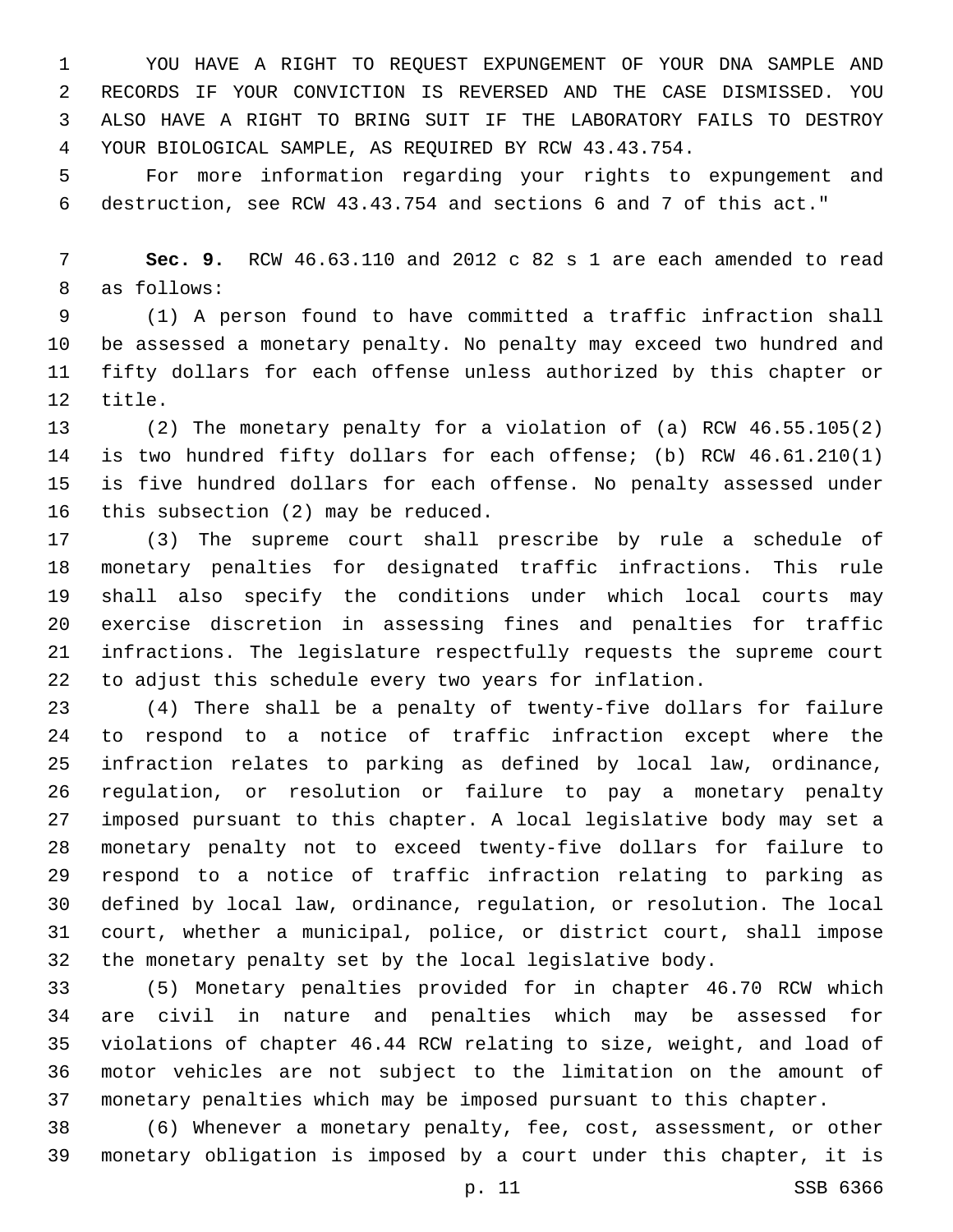immediately payable and is enforceable as a civil judgment under Title 6 RCW. If the court determines, in its discretion, that a person is not able to pay a monetary obligation in full, and not more than one year has passed since the later of July 1, 2005, or the date the monetary obligation initially became due and payable, the court shall enter into a payment plan with the person, unless the person has previously been granted a payment plan with respect to the same monetary obligation, or unless the person is in noncompliance of any existing or prior payment plan, in which case the court may, at its discretion, implement a payment plan. If the court has notified the department that the person has failed to pay or comply and the person has subsequently entered into a payment plan and made an initial payment, the court shall notify the department that the infraction has been adjudicated, and the department shall rescind any suspension of the person's driver's license or driver's privilege based on failure to respond to that infraction. "Payment plan," as used in this section, means a plan that requires reasonable payments based on the financial ability of the person to pay. The person may voluntarily pay an amount at any time in addition to the payments 20 required under the payment plan.

 (a) If a payment required to be made under the payment plan is delinquent or the person fails to complete a community restitution program on or before the time established under the payment plan, unless the court determines good cause therefor and adjusts the payment plan or the community restitution plan accordingly, the court may refer the unpaid monetary penalty, fee, cost, assessment, or other monetary obligation for civil enforcement until all monetary obligations, including those imposed under subsections (3) and (4) of this section, have been paid, and court authorized community restitution has been completed, or until the court has entered into a new time payment or community restitution agreement with the person. For those infractions subject to suspension under RCW 46.20.289, the court shall notify the department of the person's failure to meet the conditions of the plan, and the department shall suspend the person's 35 driver's license or driving privileges.

 (b) If a person has not entered into a payment plan with the court and has not paid the monetary obligation in full on or before the time established for payment, the court may refer the unpaid monetary penalty, fee, cost, assessment, or other monetary obligation to a collections agency until all monetary obligations have been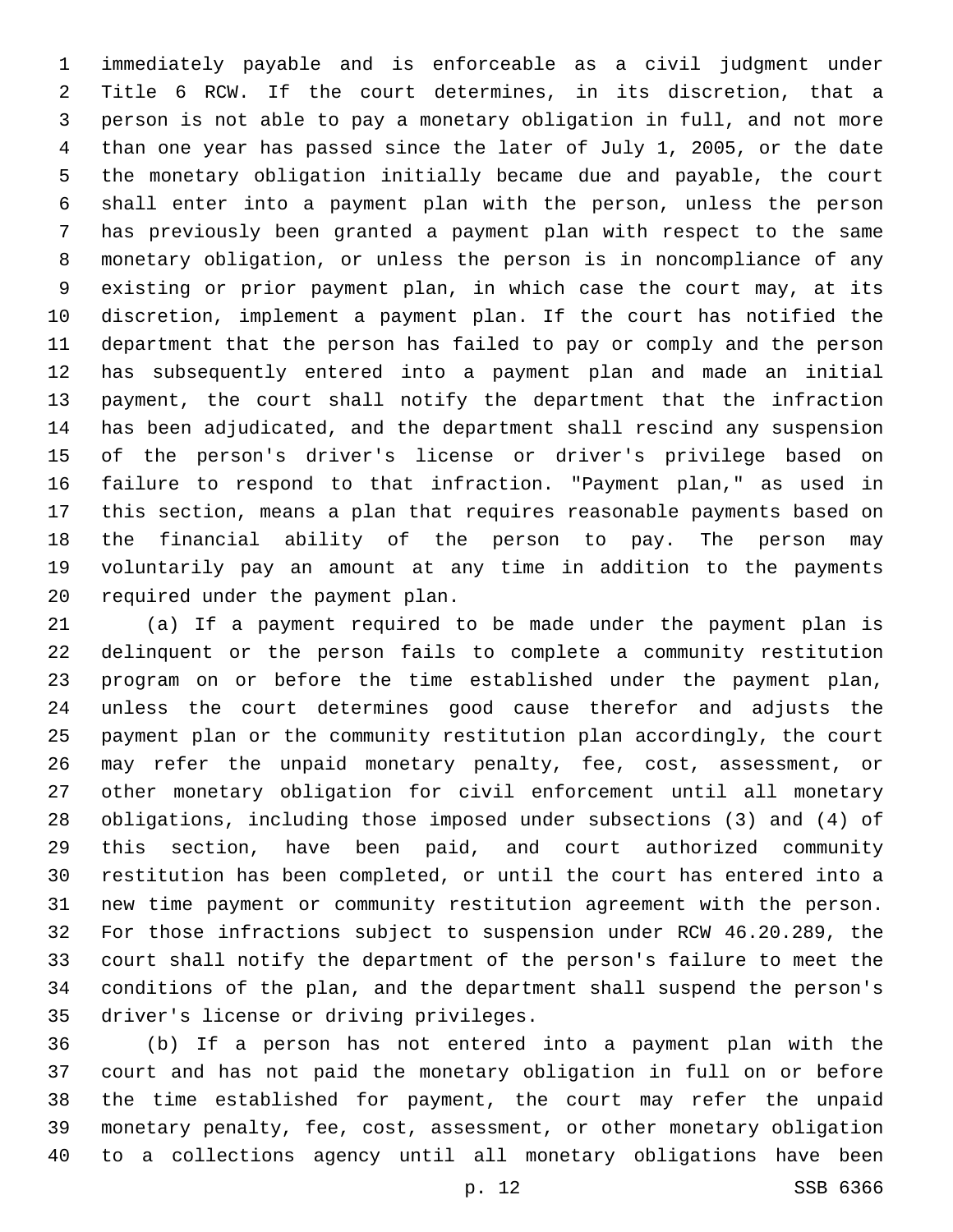paid, including those imposed under subsections (3) and (4) of this section, or until the person has entered into a payment plan under this section. For those infractions subject to suspension under RCW 46.20.289, the court shall notify the department of the person's delinquency, and the department shall suspend the person's driver's 6 license or driving privileges.

 (c) If the payment plan is to be administered by the court, the court may assess the person a reasonable administrative fee to be wholly retained by the city or county with jurisdiction. The administrative fee shall not exceed ten dollars per infraction or twenty-five dollars per payment plan, whichever is less.

 (d) Nothing in this section precludes a court from contracting with outside entities to administer its payment plan system. When outside entities are used for the administration of a payment plan, the court may assess the person a reasonable fee for such administrative services, which fee may be calculated on a periodic, 17 percentage, or other basis.

 (e) If a court authorized community restitution program for offenders is available in the jurisdiction, the court may allow conversion of all or part of the monetary obligations due under this section to court authorized community restitution in lieu of time payments if the person is unable to make reasonable time payments.

 (7) In addition to any other penalties imposed under this section and not subject to the limitation of subsection (1) of this section, a person found to have committed a traffic infraction shall be 26 assessed:

 (a) A fee of five dollars per infraction. Under no circumstances shall this fee be reduced or waived. Revenue from this fee shall be forwarded to the state treasurer for deposit in the emergency medical services and trauma care system trust account under RCW 70.168.040;

31 (b) A fee of ((ten)) nine dollars and fifty cents per infraction. Under no circumstances shall this fee be reduced or waived. Revenue from this fee shall be forwarded to the state treasurer for deposit 34 in the Washington auto theft prevention authority account;  $((and))$ 

 (c) A fee of two dollars per infraction. Revenue from this fee shall be forwarded to the state treasurer for deposit in the 37 traumatic brain injury account established in RCW 74.31.060; and

 (d) A fee of fifty cents per infraction. Under no circumstances shall this fee be reduced or waived. Revenues from this fee shall be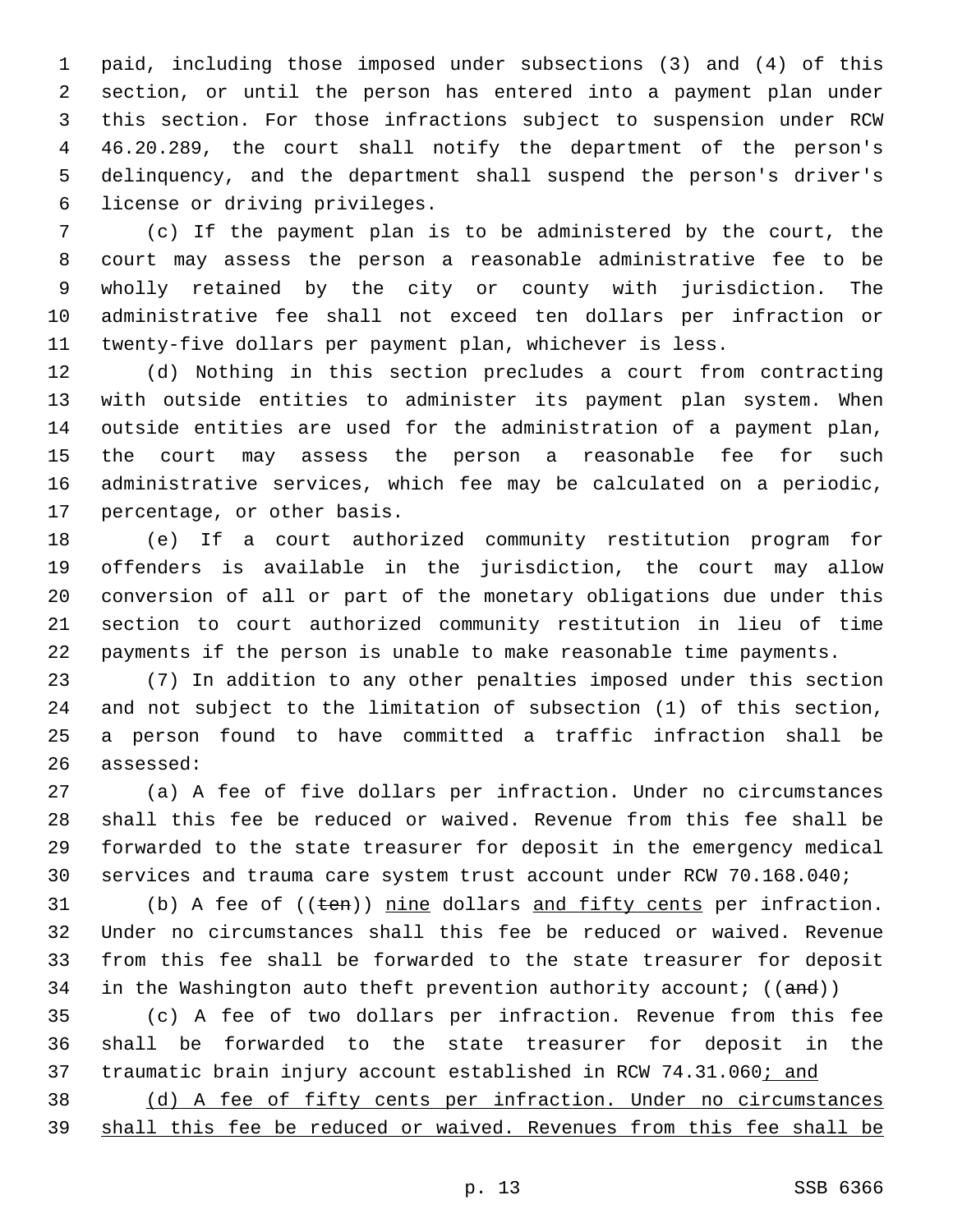forwarded to the state treasurer for deposit in the state DNA 2 database account established in RCW 43.43.7532.

 (8)(a) In addition to any other penalties imposed under this section and not subject to the limitation of subsection (1) of this section, a person found to have committed a traffic infraction other than of RCW 46.61.527 or 46.61.212 shall be assessed an additional penalty of twenty dollars. The court may not reduce, waive, or suspend the additional penalty unless the court finds the offender to be indigent. If a court authorized community restitution program for offenders is available in the jurisdiction, the court shall allow offenders to offset all or a part of the penalty due under this subsection (8) by participation in the court authorized community 13 restitution program.

 (b) Eight dollars and fifty cents of the additional penalty under (a) of this subsection shall be remitted to the state treasurer. The remaining revenue from the additional penalty must be remitted under chapters 2.08, 3.46, 3.50, 3.62, 10.82, and 35.20 RCW. Money remitted under this subsection to the state treasurer must be deposited in the state general fund. The balance of the revenue received by the county or city treasurer under this subsection must be deposited into the county or city current expense fund. Moneys retained by the city or county under this subsection shall constitute reimbursement for any 23 liabilities under RCW 43.135.060.

 (9) If a legal proceeding, such as garnishment, has commenced to collect any delinquent amount owed by the person for any penalty imposed by the court under this section, the court may, at its 27 discretion, enter into a payment plan.

 (10) The monetary penalty for violating RCW 46.37.395 is: (a) Two hundred fifty dollars for the first violation; (b) five hundred dollars for the second violation; and (c) seven hundred fifty dollars 31 for each violation thereafter.

 **Sec. 10.** RCW 43.43.690 and 2015 c 265 s 30 are each amended to 33 read as follows:

 (1) When an adult offender has been adjudged guilty of violating any criminal statute of this state and a crime laboratory analysis was performed by a state crime laboratory, in addition to any other disposition, penalty, or fine imposed, the court shall levy a crime laboratory analysis fee of one hundred dollars for each offense for 39 which the person was convicted. ((Upon a verified petition by the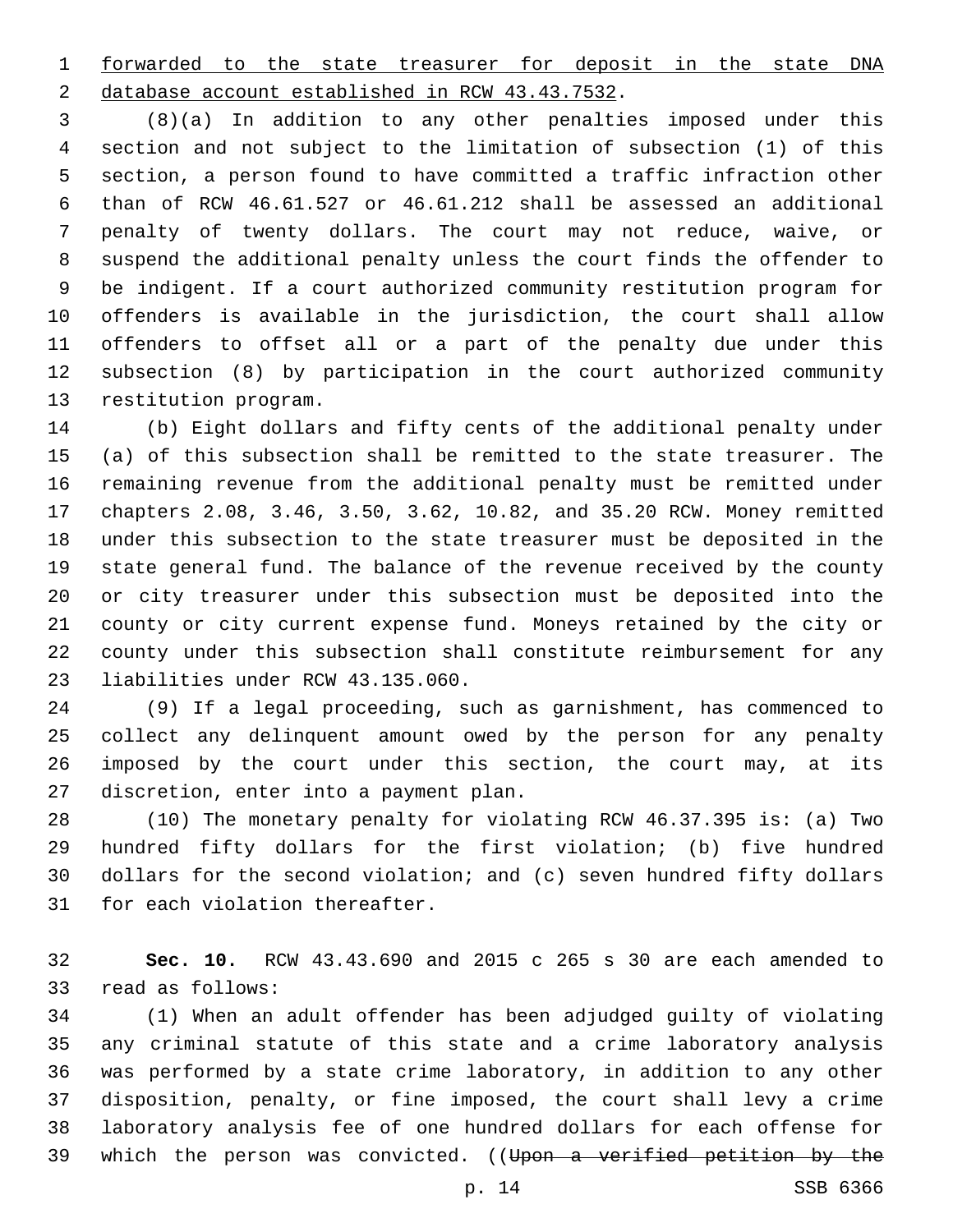person assessed the fee, the court may suspend payment of all or part 2 of the fee if it finds that the person does not have the ability to 3 pay)) The court may not suspend or defer payment of the fee.

 (2) All crime laboratory analysis fees assessed under this section shall be collected by the clerk of the court and forwarded to the state general fund, to be used only for crime laboratories. The clerk may retain five dollars to defray the costs of collecting the 8 fees.

 **Sec. 11.** RCW 43.43.759 and 2002 c 289 s 3 are each amended to 10 read as follows:

 The Washington state patrol shall consult with the forensic investigations council and adopt rules to implement RCW 43.43.752 13 through 43.43.758 and section 6 of this act. The rules shall prohibit the use of DNA identification data for any research or other purpose that is not related to a criminal investigation, to the identification of human remains or missing persons, or to improving the operation of the system authorized by RCW 43.43.752 through 43.43.758 and section 6 of this act. The rules must also identify appropriate sources and collection methods for biological samples needed for purposes of DNA identification analysis.

 NEW SECTION. **Sec. 12.** A new section is added to chapter 43.43 22 RCW to read as follows:

 By January 1, 2018, and annually thereafter, and in compliance with RCW 43.01.036, the administrative office of the courts must submit a report to the legislature and the governor on the status of 26 the statewide DNA database including:

 (1) Statistical analysis of the racial demographics of individuals arrested and those subsequently charged with crimes that 29 require DNA collection at the time of arrest;

 (2) The number of DNA samples collected from individuals arrested and the number subsequently charged with crimes that require DNA 32 collection at the time of arrest;

 (3) The sufficiency of protocols and procedures adopted to prevent the unlawful testing of DNA and ensure the expungement of DNA 35 as required; and

 (4) A detailed analysis of the investigations aided by DNA 37 profiles that includes:

38 (a) The number of matches;